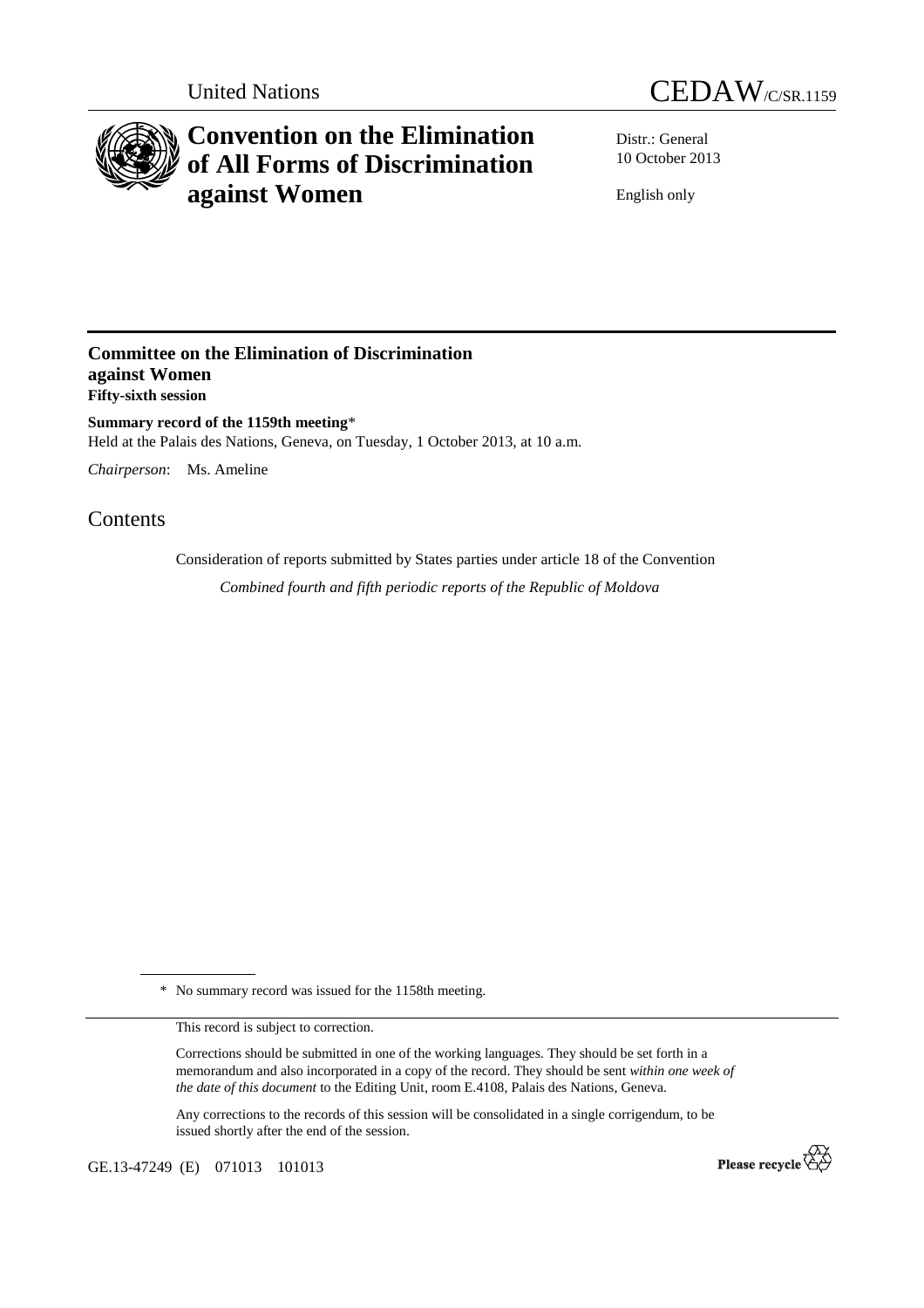*The meeting was called to order at 10.05 a.m.* 

#### **Consideration of reports submitted by States parties under article 18 of the Convention**

*Combined fourth and fifth periodic reports of the Republic of Moldova* (CEDAW/C/MDA/4-5; CEDAW/C/MDA/Q/4-5 and Add.1)

1. *At the invitation of the Chairperson, the delegation of the Republic of Moldova took places at the Committee table.* 

2. **Mr. Sainciuc** (Republic of Moldova) introduced the combined fourth and fifth periodic reports of the Republic of Moldova (CEDAW/C/MDA/4-5) prepared with the assistance of central and local gender units. Highlighting progress made since consideration of the previous periodic report, he said that women's participation in public life had increased almost fivefold: there were now 4 women in the Cabinet, 19 in parliament and 27 female ambassadors. To encourage the greater participation of women in politics, a 40 per cent quota had been established for women in political parties and all decision-making posts in public administration.

3. The law on ensuring equality of 2012 had increased the prohibited grounds for discrimination. It allowed for legal action to be taken in cases of discrimination, including by trade unions and voluntary associations and for the payment of compensation. It also provided for disciplinary, administrative and criminal sanctions. As a result of the law on equality, amendments relating to discrimination and equality had been made to the Criminal Code, the Code of Criminal Procedure and the Code governing lesser offences, and article 24 of the law on equal opportunities of 2006 had become applicable.

4. Training seminars had been organized for gender units in ministries and other State bodies on incorporating the gender perspective in State policy as well as for staff concerned from local administrations. With the support of UN-Women, under its programme for the economic empowerment of women, offices providing information and services for women had been opened at national and regional levels that had received State funding as of 2012. The national action plan to ensure equality for 2010–2105, adopted in 2013, would also be funded by the State budget.

5. To ensure gender-sensitive budgeting, gender audits had been conducted in the National Employment Agency and the Central Electoral Commission in 2012 and a report had been submitted to the Commission recently. Amendments had been made and proposed to legislation on the police and armed forces so as to eliminate discrimination against female personnel, inter alia, by granting them paid maternity and childcare leave.

6. Since the Republic of Moldova was a source country for human trafficking, and, in compliance with its obligations under relevant international instruments, a national referral system for victims and potential victims of human trafficking had been approved by parliament. A new law to combat domestic violence had entailed amendments to the Criminal Code in 2010 ensuring adequate protection for victims and the prosecution of perpetrators. The network of centres providing assistance to victims had been expanded and specialist staff had received training. In 2013 the process of harmonizing national and European legislation on domestic violence had begun.

7. However, despite the progress made much work remained to be done. Matters to be addressed as a priority were: the vulnerability of women, particularly because of poverty; employment issues such as work-life balance and differences in wages and pensions; negative stereotyping; the system for handling complaints of domestic violence and related cases before the European Court of Human Rights.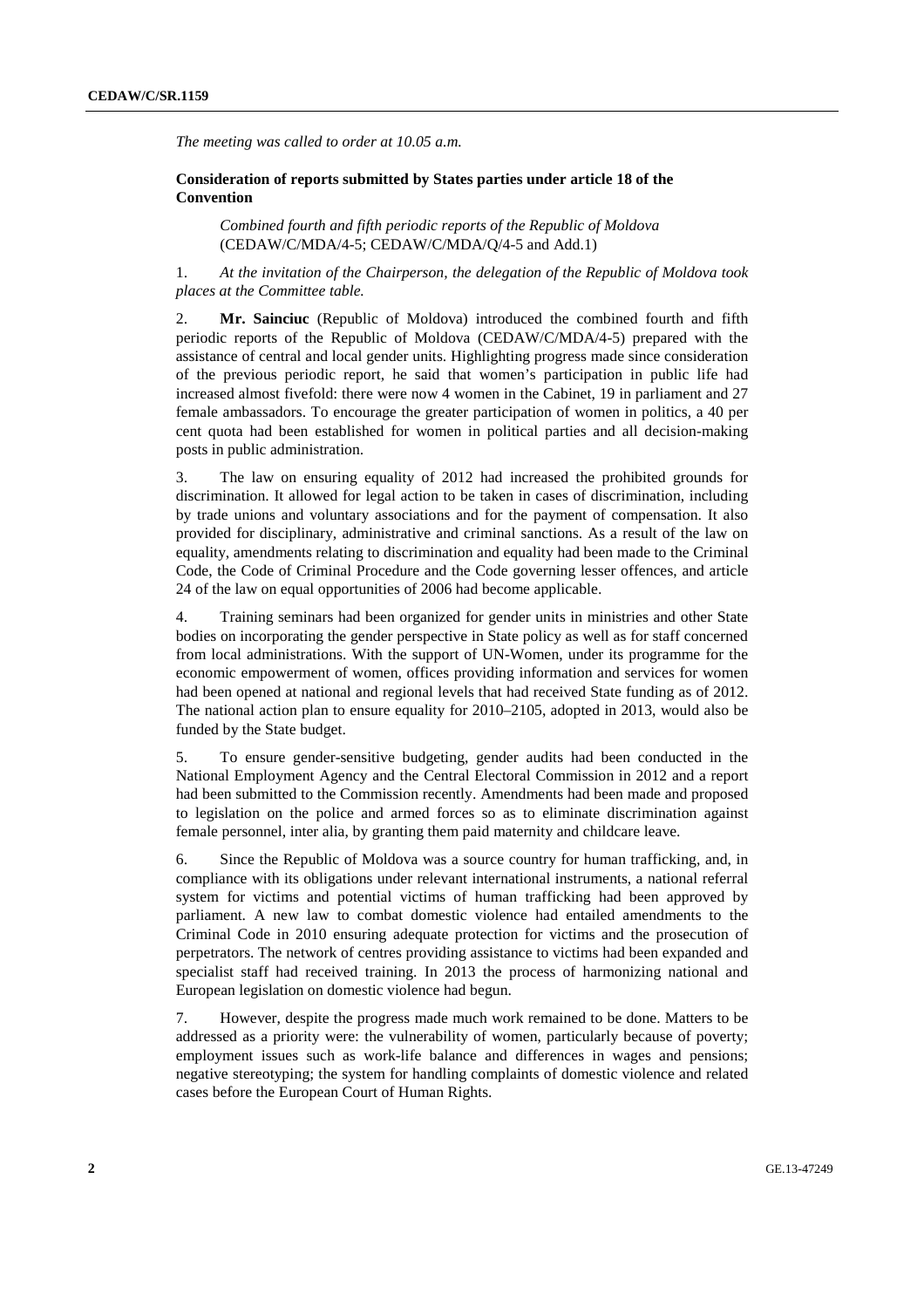8. The Government had the support of many international organizations and associations in its efforts to implement gender policies, including UN-Women, the United Nations Development Programme (UNDP) and the Organization of Security and Cooperation in Europe. It would take into account the recommendations of the Committee and looked forward to the dialogue with it.

#### *Articles 1 to 6*

9. **The Chairperson**, speaking in her capacity as an expert, said that despite progress made by the State party including the ratification of the Optional Protocol, the establishment of the principle of equality in the Constitution and legislative reform, major problems remained, in particular persistent violence against women. Referring to the process of harmonizing national legislation with the law on ensuring equality and related international standards, she asked what priorities had been established, to what extent civil society was involved and whether all forms of discrimination would be taken into account. In view of the number of cases brought before the European Court of Human Rights against the State party in recent years involving breaches of fundamental human rights, she asked how the Government intended to bring national legislation into line with international instruments so as to ensure observance of such rights. Lastly, she drew attention to the shortcomings of existing mechanisms in the Republic of Moldova for ensuring compliance with its international obligations and asked what steps would be taken to remedy the situation.

10. **Ms. Leinarte** said that the Committee was obliged to monitor implementation of the Convention in all parts of the State party, yet the regions of Gagauzia and Transnistria were not represented on the delegation or mentioned in the report. She expressed the hope that during the dialogue the delegation would provide information on the situation of women in those regions on matters of concern to the Committee, such as domestic violence, trafficking and women's poverty. In that connection, she referred to the conclusions of the report of the United Nations Senior Expert on Human Rights in the Transnistrian region of the Republic of Moldova, Mr. Thomas Hammarberg, which she understood had been endorsed by the Government.

11. **Ms. Al-Jehani** said that reports had been received of widespread discrimination against older women and women with disabilities in access to health, employment and housing. Since the Constitution did not recognize age and disability as grounds for discrimination, she welcomed the fact that the law on ensuring equality of 2012 did. She would be interested to know how the law was expected to bridge the gap between the real situation and formal equality, what measures were being taken to that end, and whether there was a rights-based approach to disability and ageing in the State party.

12. **Ms. Halperin-Kaddari** said that Roma women seemed to be particularly vulnerable to discrimination, as recognized in the national action plan for Roma people. However, although data available showed that Roma women fare far worse than Roma men, particularly in the field of education, such matters were not addressed in the action plan. Furthermore, according to alternative sources the Roma population had de facto autonomous jurisdiction in the area of family law, which made it difficult for Roma women to divorce. Were the authorities aware of the situation and were any steps being taken to remedy it? Apparently negative attitudes towards lesbian, bisexual and transgender women prevailed in the Republic of Moldova. She asked whether homosexuality was still a criminal offence and about recent amendments to legislation prohibiting the dissemination of information on conduct that was not in keeping with the Family Code and Constitution. Had the Government considered the negative effects of such legislation and the possibility of it being repealed?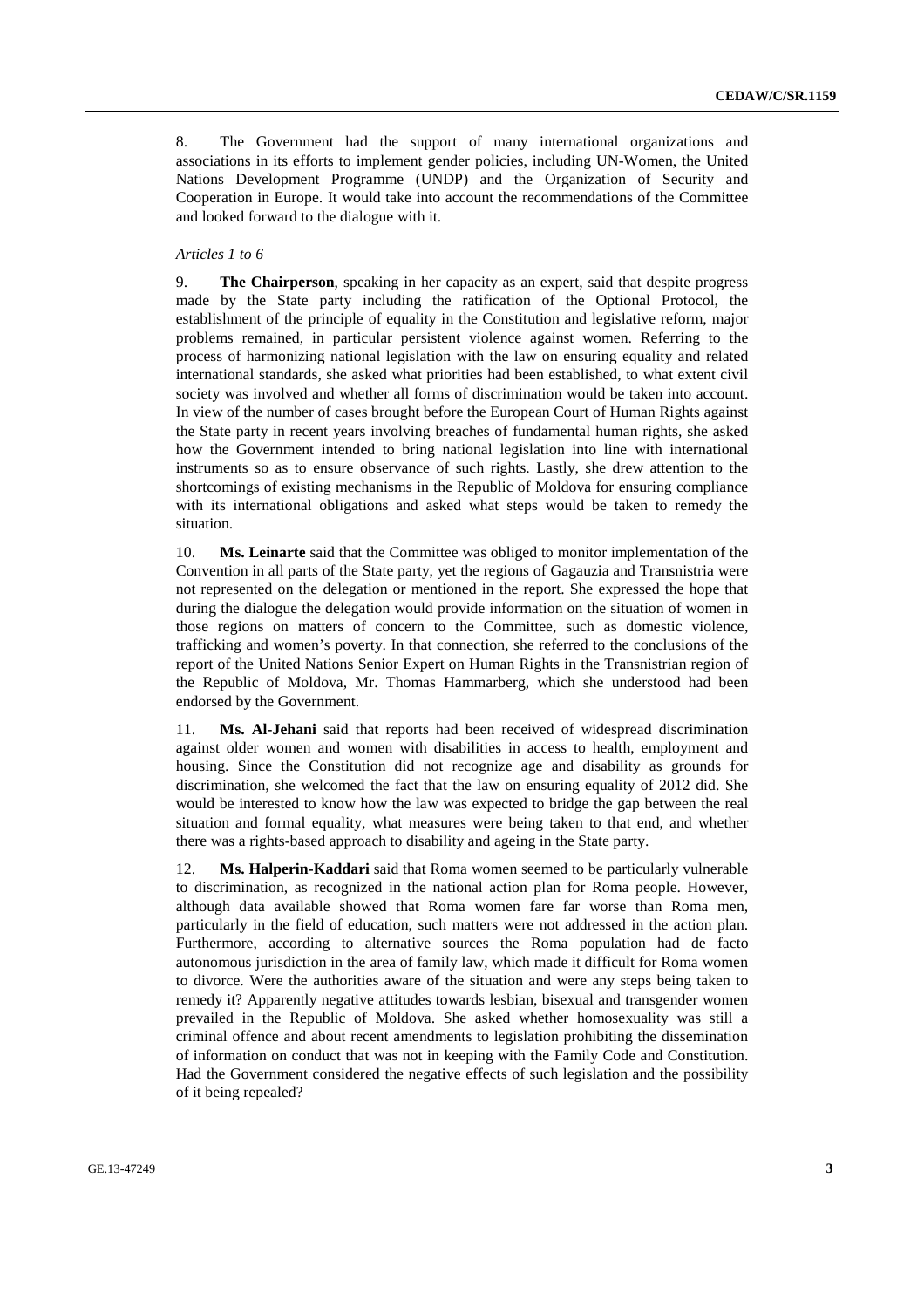13. **Mr. Sainciuc** (Republic of Moldova) said that it was one thing to ratify an international instrument and another to ensure its implementation; that required not only legislation but also appropriate mechanisms, resources and training. The law on ensuring equality had called for amendments to around 20 other pieces of legislation, which had raised various compatibility and cooperation issues at State and other levels. Problems with certain amendments still remained. However, the process launched by the new law had brought good results, such as training on the gender perspective for specialists in the ministries and agencies concerned who were examining aspects of discrimination in different sectors, for example employment. One problem area on which discussions were under way was paid childcare leave: women in the Republic of Moldova were currently entitled to three years' leave on 30 per cent of their salary and six years' unpaid leave. Other problem areas included social security contributions, for which a more comprehensive and equitable scheme was required, and ensuring that women in the police and armed forces enjoyed the same rights as other working women.

14. No data on the region of Transnistria had been included in the report or in his statement because the Republic of Moldova had entered a reservation with regard to the territory of Transnistria upon ratification of the Convention; however, the instrument was applicable in the region of Gagauzia. The fact that there was no representative of Gagauzia on the delegation made little difference since the region was represented on all State bodies and had provided input to the report. He led a working group on social policy and humanitarian assistance in Transnistria that had dealt successfully with various issues affecting women in the region, such as domestic violence, pension rights, internal migration and family reunification.

15. There was no discrimination on ethnic grounds in the Republic of Moldova. According to the 2004 census there were around 20,000 Roma, many having declared themselves as belonging to other ethnic minorities (Russians, Ukrainians). A further census was planned for 2014. There was a national action plan to ensure equality for the Roma and amendments had recently been made to legislation relating to the Roma and local government. With the assistance of UNDP, a study of towns and villages with significant Roma populations had been conducted and community focal points had been established to liaise with the Roma community on education, health and other matters of concern. Currently only a small percentage of those posts was funded by the State budget; the remaining ones would be funded by the State budget in the near future and training would be provided by State agents.

16. Statistics were generally disaggregated by age and gender and not by ethnic minority. However, according to information available, 10 per cent of Roma seeking employment had found jobs and others eligible for unemployment and training benefits had received them. A 15 per cent quota of grants for higher education had been set for Roma students. In 2012, more than 13 million euros had been earmarked for housing projects for vulnerable groups, including the Roma, and the construction of 700 housing units was planned in selected areas.

17. Concerning discrimination against older women and women with disabilities, the Republic of Moldova had ratified the United Nations Convention on the Rights of Persons with Disabilities and had adopted a strategy on social inclusion. More recently a law on social inclusion had been passed under which people were no longer classified according to categories of disability. There were currently more than 180,000 disabled persons in the Republic, including children; 49 per cent of the adults were women. Those disabled persons were entitled to social protection and other allowances. Criteria were being established to assess their suitability for employment and funding would be allocated as of 2014 for specialized training and rehabilitation centres. Furthermore, measures had been introduced concerning the organization and delivery of various social services for the disabled, such as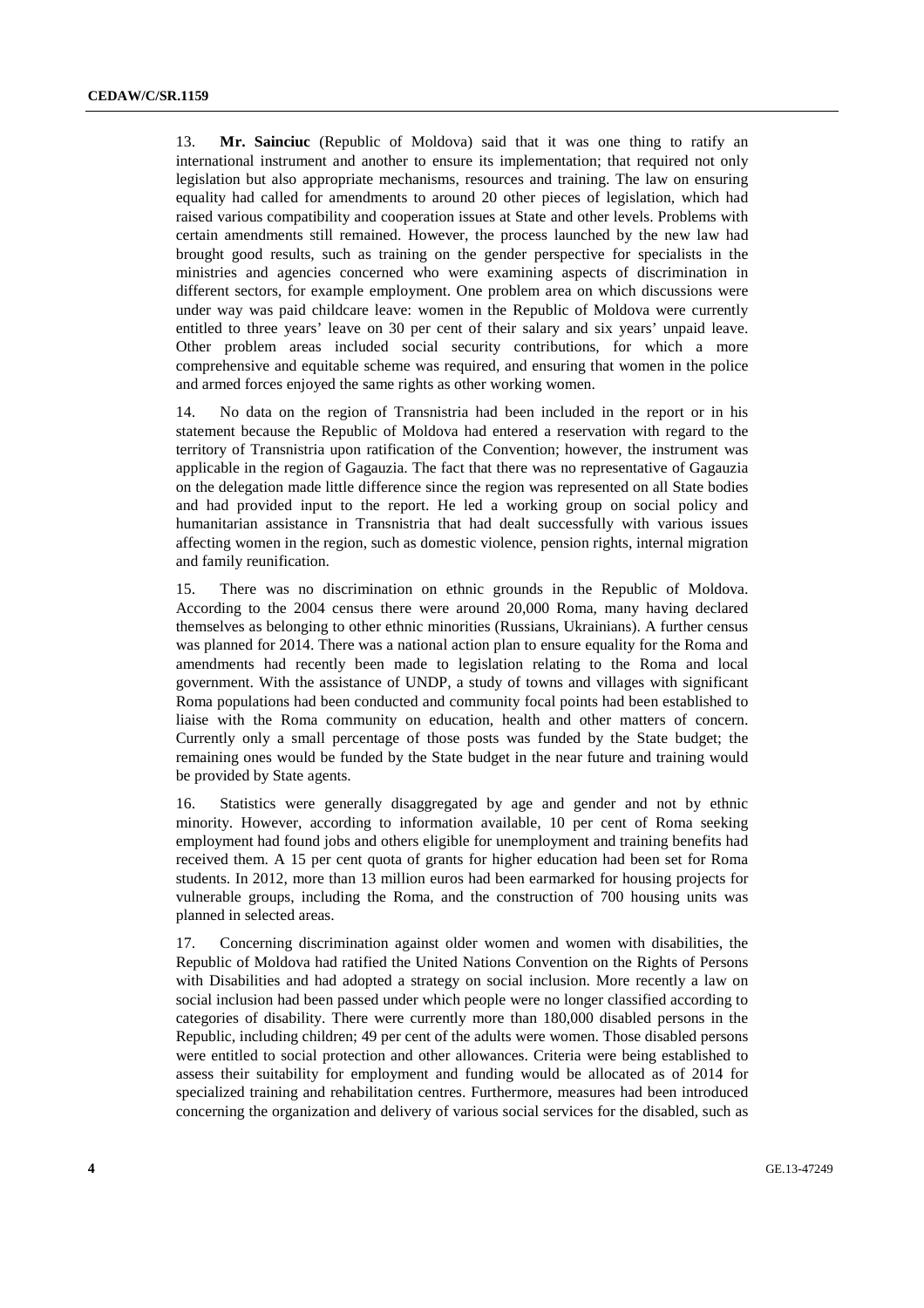sheltered housing and personal assistants. Funds had been allocated at national and local levels for the provision of personal assistants to persons with serious disabilities who were currently cared for by their relatives and more funds would be allocated the following year.

18. **Ms. Pascal** (Republic of Moldova) said that a study conducted in cooperation with UN-Women showed that more than 80 per cent of mothers of children with serious disabilities were unable to work because they were the sole carers of their children. The personal assistants' service had been introduced in order to allow such women to work and be eligible for a pension.

19. **Mr. Sainciuc** (Republic of Moldova) said that the Government had devised a programme on population and demographic security, inter alia, to ensure active ageing for men and women. Regrettably there were wage differences between men and women who tended to work in different sectors of the economy and that affected their pension rights. Steps were therefore being taken to prevent discrimination, to ensure that workloads were commensurate with age and to supplement the income of older persons in need.

20. **Ms. Calugaru** (Republic of Moldova) said that homosexuality had been decriminalized in 1996. She pointed out that all new legislative texts were drafted in cooperation with civil society and subject to public consultations. The Ministry of Internal Affairs had issued guidelines on the correct application of amended article 90/1 of the Code governing lesser offences. Moreover, the Centre for Human Rights, which was the national human rights institution, had sent a letter to parliament requesting a re-examination of the article and a review of the legislative process. The provisions of the law on ensuring equality were in line with international standards and the Constitution and had been taken into account in the national human rights action plan, in keeping with recommendations by the universal periodic review, the Council of Europe and the European Union.

21. **Mr. Sainciuc** (Republic of Moldova) said that 10,000 Roma children aged 7 to 16 were enrolled in school and attendance had improved markedly, with two-thirds fewer absentees in the first half of 2013 than in late 2012. Since September 2013, all pupils received grants to cover the cost of school supplies. The Ministry of Education ran two boarding schools for children with difficulties; however, a process was under way at the boys' facility, and would soon begin at the girls' institution, to integrate children into mainstream schools.

22. **The Chairperson**, speaking in her capacity as an expert, said her understanding was that the Republic of Moldova had ratified the Convention without reservations.

23. **Ms. Leinarte** asked whether any cases of discrimination against women had been brought before the courts.

24. **Ms. Halperin-Kaddari** said that the initiative of community focal points was promising but wished to know whether women would be allowed to play that role, whether a gender perspective would be part of the training the focal points received and whether they would also engage with the de facto courts in Roma communities. She asked the delegation to confirm whether homosexuality, though decriminalized, was still considered a perversion. Referring to alarming reports that women with mental disabilities or disorders living in institutions were being sexually abused by personnel, she asked what preventive and punitive measures the Government planned to take and added that the committal process itself violated the Convention on the Rights of Persons with Disabilities.

25. **Ms. Acar** expressed concern that policies towards persons with disabilities focused excessively on their disability rather than their humanity and that little seemed to be done to empower them. She asked whether there had been any court cases of discrimination on the grounds of disability or age. Pointing out that the State party had not provided gender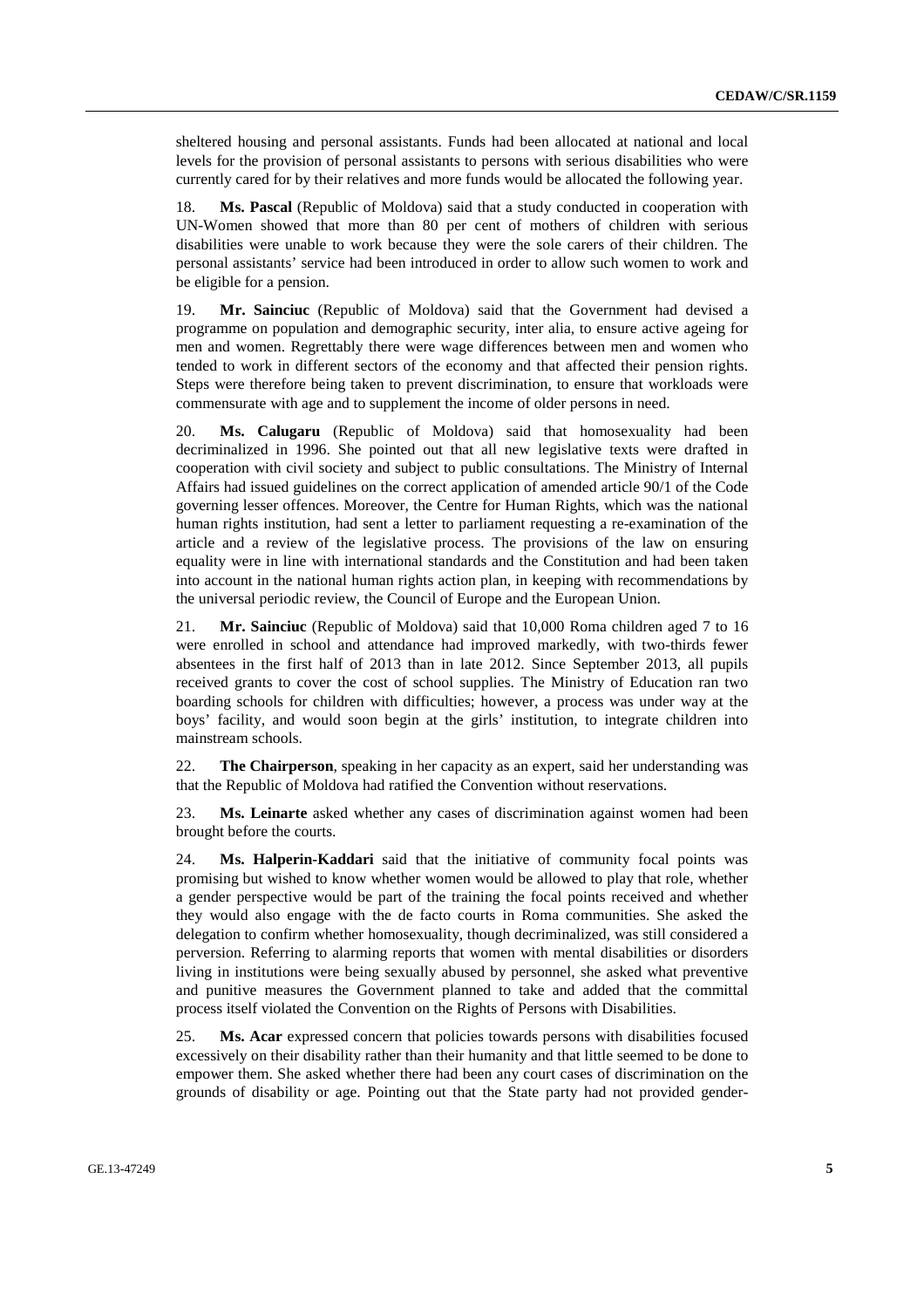disaggregated data for women over 50, she suggested that the next census would be the opportunity to fill that gap with a view to designing more targeted policies.

26. **Ms. Calugaru** (Republic of Moldova) said that the Republic of Moldova had ratified all international human rights instruments with a reservation regarding their application in the region of Transnistria. Nevertheless, inhabitants of that region were citizens of the Republic of Moldova and the Government was very grateful to the United Nations High Commissioner for Human Rights for having appointed a senior expert to draft a report on the situation of human rights in the region. The Government was looking into how to apply the recommendations contained in that report.

27. **Mr. Sainciuc** (Republic of Moldova) said that most of the community focal points would be women, although all applicants would be considered, provided that they were Roma. Women were divided, for statistical purposes, into five-year age brackets up to age 90.

28. **Ms. Pascal** (Republic of Moldova) said that no data were kept on discrimination cases, but that three cases of discrimination in employment on the grounds of ethnicity or disability had been registered on the website of the Anti-Discrimination Council. Given that the law on ensuring equality had only recently been adopted, the relevant actors still needed to be trained on how to identify and assist victims of gender discrimination.

29. **Mr. Podarilov** (Republic of Moldova) said that until 2003, homosexuality had been considered a form of depravity, but that was no longer the case and homosexual acts were only an offence if intercourse was coerced. The relevant Government entities had made considerable efforts to step up their monitoring of human trafficking, thereby vastly improving their ability to identify victims.

30. **The Chairperson**, speaking in her capacity as an expert, expressed the hope that the Government would forge stronger ties with the authorities of Transnistria and not solely with the local NGOs.

31. **Ms. Al-Jehani** commended the State party for its continued efforts to strengthen the legal and institutional framework for gender equality and its noteworthy actions to improve gender-disaggregated statistics. She asked the delegation to clarify the role of the national committee responsible for gender equality and the division responsible for policies on gender equality and the prevention of violence at the Ministry of Labour. She also asked how they coordinated their efforts, how they communicated with each other, what authority they had and whether they had the financial and human resources needed to fulfil their mandates. She enquired about the role of the gender focal points and about how their effectiveness was assessed. She asked whether the gender coordinating council had already been established and, if so, what results it had achieved. She requested an update on amendments to the legal framework of the national machinery for the advancement of women; on the key outcomes of the national strategy for gender equality and its associated action plan as well as any implementation challenges encountered; and on the roll-out of the national programme on gender equality (2010–2015). Lastly, she wished to know how the national human rights institution contributed to the advancement of women and whether it complied with the Paris Principles.

32. **Ms. Schulz** commended the State party on its openness regarding the difficulties women faced. However, she expressed concern that there was a profound misunderstanding of the concept of temporary special measures and that the Government was not making adequate use of them to protect women's rights. For example, the measures described in paragraphs 32 to 42 of the report were permanent rather than temporary. She regretted that quotas set for women in decision-making positions were still not enforced. She asked whether: the Government intended to introduce real temporary special measures in areas where it had identified the biggest shortfalls, such as education, health and social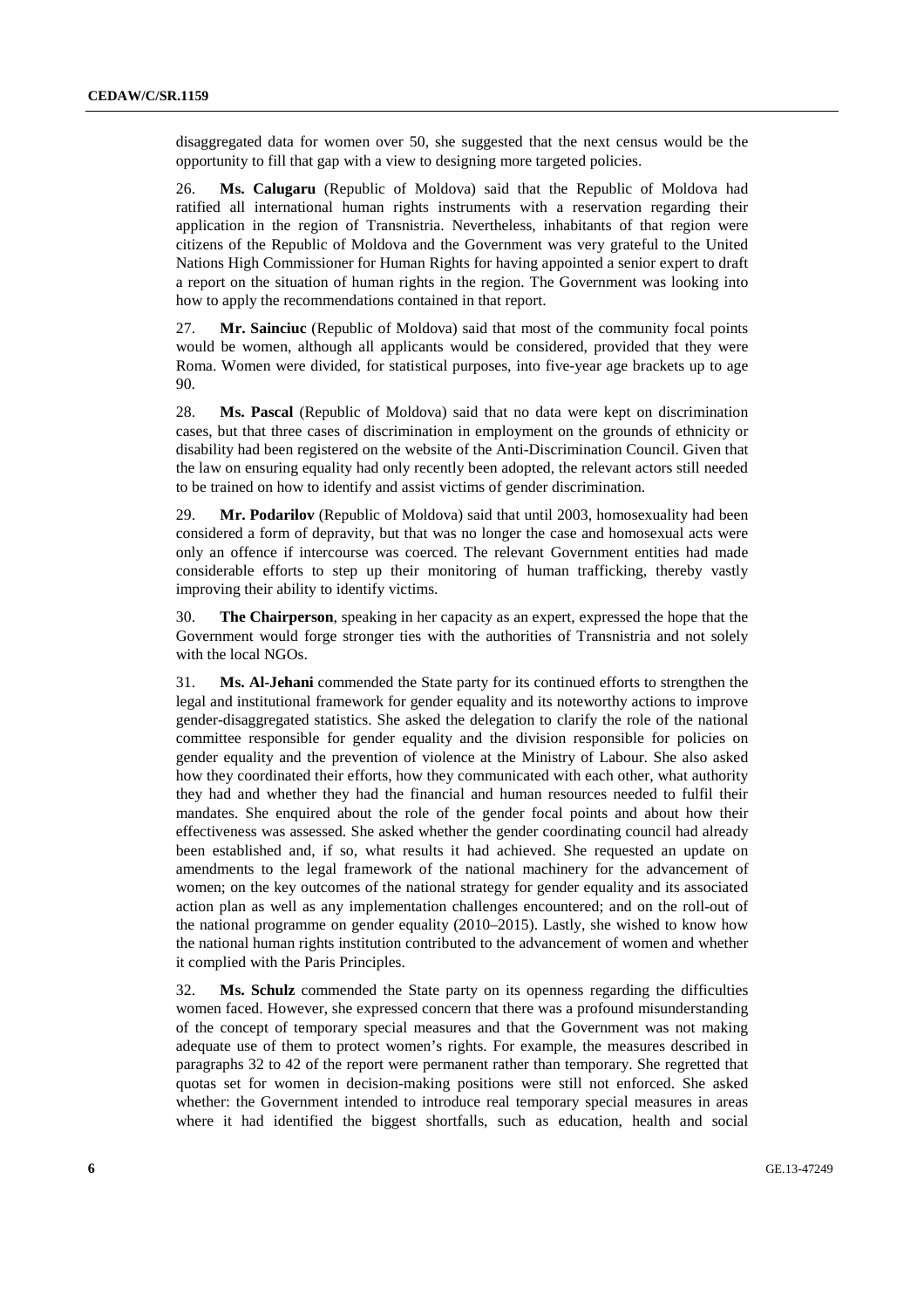protection; it had a list of urgent actions to overcome discrimination against specific groups of women; it had set aside a specific budget and had provided for an ex ante evaluation of such measures.

33. **Ms. Leinarte**, pointing out that providing excessively long maternity leave could lead to women falling into poverty later in life, asked how the Government was encouraging men to share parental leave with their wives and whether women were warned of the long-term financial implications of staying home for extended periods.

34. **Ms. Halperin-Kaddari**, referring to a statement of the Special Rapporteur on freedom of religion or belief regarding the far-reaching influence of the Orthodox Church in the State party, enquired about government plans to ensure that parents had real choices regarding the religious education of their children, to examine the messages being conveyed through religious instruction and to combat gender stereotyping.

35. **Ms. Al-Jehani** asked what measures were in place to dissuade the media from portraying women in a sexist manner. Drawing the delegation's attention to the Committee's general recommendation No. 27 on older women and protection of their human rights, she asked whether it had been used to raise awareness, train professionals and reverse preconceptions. She also wished to know what measures were planned to eliminate discrimination against older women and women with disabilities.

36. **Ms. Neubauer** expressed concern about the considerable gap between the law and practice, especially with regard to certain forms of violence, such as rape, and specific groups of women who remained on the margins of protective measures. She asked what steps had been taken to review investigative guidelines, in the light of the finding of the European Court of Human Rights that not enough prosecutions were being made for rape. She also asked whether there were plans to introduce a system of emergency protection orders for women victims of domestic violence, to ensure that applications were not rejected simply because the accused denied the charges and to improve the enforcement of protection orders. What steps were taken to investigate allegations of abuse and forced abortions in psychiatric hospitals, protect institutionalized women and prohibit forced committal?

37. Since victims of violence were more vulnerable to trafficking, she asked whether the national referral system for protection and assistance to victims and potential victims of human trafficking would be extended to women victims of violence and children without parents or in alternative care. Referring to the rejection by parliament of the bill prohibiting the purchase of sexual services, she asked why the bill had been rejected and what other measures were in place, or being considered, to address the demand side of sexual exploitation. She asked whether any female victims of trafficking had benefited from the vocational training and career counselling provided by the National Employment Agency. She requested a progress report on the activities of the working group responsible for bringing national legislation into line with the Council of Europe Convention on the Protection of Children against Sexual Exploitation and Sexual Abuse and asked whether the State party intended to ratify the Council of Europe Convention on preventing and combating violence against women and domestic violence.

38. **Ms. Pascal** (Republic of Moldova) said that the national committee responsible for gender equality had been holding quarterly meetings since 2009. Its main objectives were to promote equality, coordinate the activities of relevant bodies and improve the socioeconomic status of all women. Under the law, all ministries and departments, including at the local level, had to have a gender unit responsible for promoting and implementing the principle of gender equality. Quotas to support female entrepreneurship were being actively debated. The national programme on gender equality was evaluated annually, as were the activities of all actors involved in its implementation. In addition, the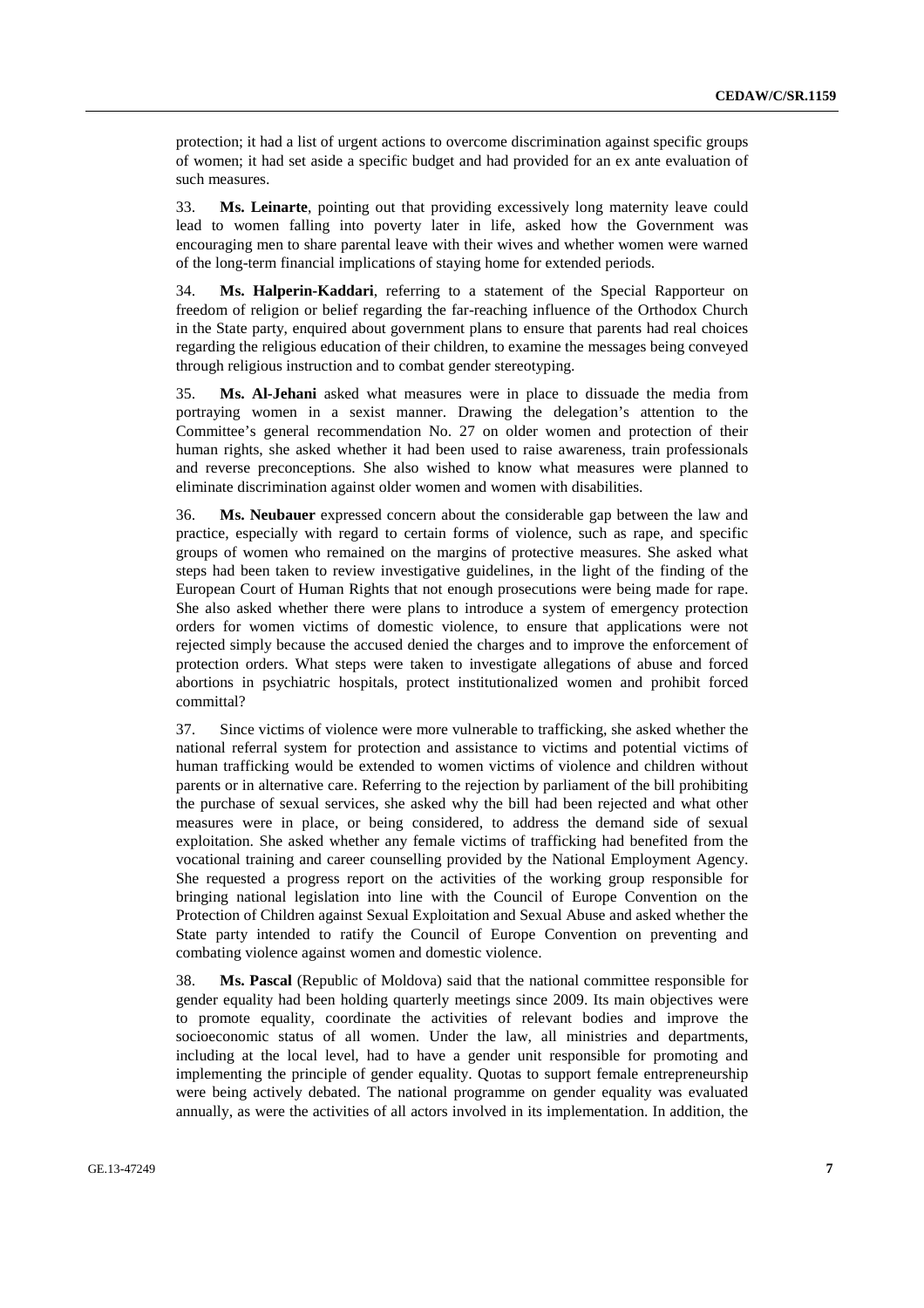Republic of Moldova had signed the Paris Declaration on Aid Effectiveness and set up a board, which had already held several meetings, to monitor observance of the Declaration's five guiding principles.

39. **Ms. Calugaru** (Republic of Moldova) said that the Centre for Human Rights had been given B status and a reform was under way to bring it into full compliance with the Paris Principles.

40. **Mr. Sainciuc** (Republic of Moldova) said that the length of maternity leave should be reviewed. Current legislation provided that either parent could take the leave, but it was a right rather than an obligation; thus, it had been agreed in principle to amend the Labour Code to introduce an obligation for fathers to take at least two weeks paternity leave.

41. There was a requirement that 5 per cent of the workforce should be made up of persons with disabilities and specialists in the local branches of the National Employment Agency ensured that legislation on the social inclusion of persons with disabilities was being implemented and that workplaces were adapted to their needs.

42. Efforts to prevent women from falling into poverty later in life included a reform of the social security system, under which the retirement age had been raised to 57 for women and 62 for men. Plans to increase the minimum number of years required to qualify for the State pension to 35 for both sexes had been put on hold because a court ruling deemed it to be unconstitutional in the case of women, as it was unlikely that they could meet the requirement if their time in education, maternity leave and retirement age were taken into account. Both sexes could continue working beyond the retirement age without losing their rights and pensions.

43. Secondary education students could choose to go to a technical/vocational school or a general school. Current figures showed that only 31 per cent of students in technical/vocational schools were female, as they tended to offer traditional male subjects, against a 55 per cent female student population in middle and high schools and 56 per cent in higher education. Moreover, women tended to dominate certain professions such as teaching and social work. Future efforts would therefore be focused on ensuring that educational institutions gave young people better guidance in choosing their studies and careers to address the problem of stereotyping.

44. **Ms. Calugaru** (Republic of Moldova) said that religious education was optional in schools and was only provided at the request of parents. The education system was being reformed, the emphasis being on developing a child-centred curriculum that responded to children's developmental needs.

45. **Mr. Sainciuc** (Republic of Moldova) said that migration had given rise to a situation where thousands of children and older people had been left vulnerable when parents and adult children went to work abroad. Legislation provided protection and alternative care for such children and provision was also made to care for abandoned parents.

46. **Ms. Pascal** (Republic of Moldova) said that the State was committed to combating stereotypes and was aware that the media had enormous potential to bring about social change. A law had been passed prohibiting the use by advertising agencies of materials that were degrading, sexist, or advocated violence and there was a code for television and radio espousing gender equality and the need to uphold a positive image of women and eliminate stereotypes from the media.

47. **Mr. Podarilov** (Republic of Moldova) said that national legislation had been brought into line with the Council of Europe Convention on the Protection of Children against Sexual Exploitation and Sexual Abuse, including making the solicitation of children for sexual purposes, child pornography and child prostitution criminal offences.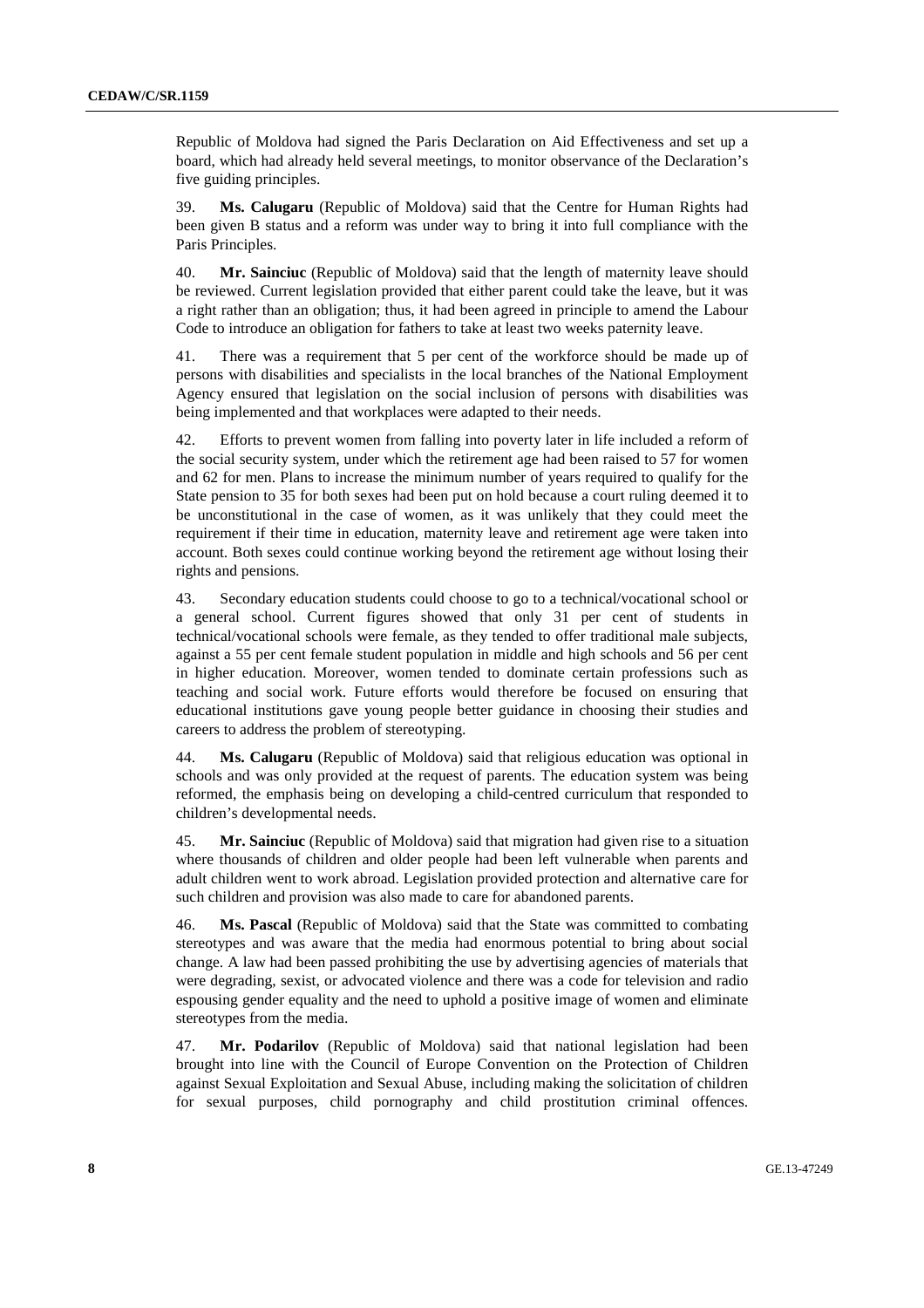Furthermore, the Ministry of Internal Affairs had set up a centre to combat Internet crime, including offences covered by that Convention.

48. **Ms. Pascal** (Republic of Moldova) said that the Government had adopted a new provision on abortion and increased the period for legal abortions to 22 weeks of gestation. Abortions could only be carried out in compliance with legislation and the woman concerned must be fully informed and consenting. Pregnant women with disabilities had to be made as fully aware as possible of the procedure and its consequences.

49. **Ms. Leinarte** enquired about the retirement age for women and whether it was mandatory. She requested information on the financial and human resources allocated to the national machinery for the advancement of women and asked whether the community focal points had separate budget lines.

50. **Ms. Neubauer** expressed regret that no response had been given to her questions, including on violence against women and rape; the introduction of a system of emergency protection orders for women victims of domestic violence; steps taken to investigate allegations of abuse and forced abortions in psychiatric hospitals; extending the national referral system for protection and assistance to victims and potential victims of human trafficking to women victims of violence and children left behind in the country without parents; why the bill prohibiting the purchase of sexual services had been rejected by parliament and what measures were in place to address the demand side of sexual exploitation.

51. **Ms. Schulz** reiterated her question on whether there were plans to introduce temporary special measures. If so, in which areas would they be applied, within what time frame and would an ex ante evaluation of such measures be conducted?

52. **Mr. Sainciuc** (Republic of Moldova) said that the retirement age of 57 for women and 62 for men was mandatory. Civil servants had been allowed to retire five years earlier, but legislation had been adopted in 2011 to equalize the retirement age for all within 10 years. The gender units in each ministry and local and regional executive committees did not have separate budget lines.

53. **Ms. Pascal** (Republic of Moldova) said that the intention had been to allocate an additional 30 per cent of budget funds to the community focal points, but the financial situation made it impossible for the foreseeable future. A multidisciplinary commission was looking into the cases of sexual violence in psychiatric institutions, some of which had been referred to the Public Prosecutor's Office. Guidance for specialists on children's rights and other specialists had been issued to help those assisting children left behind in the country without parents.

54. Domestic violence was a difficult area because not all courts could issue protection orders within the desired time frame. However, a new law had been drafted to provide for a new type of emergency protection order that could be granted by the police in domestic violence cases. Steps were being taken to ratify the European Convention on preventing and combating violence against women and domestic violence by 2015. Parliament had adopted a national strategy to support victims of trafficking and prevent the trafficking of potential victims.

55. There were plans to introduce temporary special measures, including specific quotas, to promote women in politics, the diplomatic service and business. An evaluation of those measures had not been carried out, but national experts agreed that further measures should be adopted.

56. **Mr. Podarilov** (Republic of Moldova) said that women victims of trafficking were assisted by law enforcement officials, who ensured that they received the best levels of physical, psychological, social, medical and legal support by referring them to NGOs and